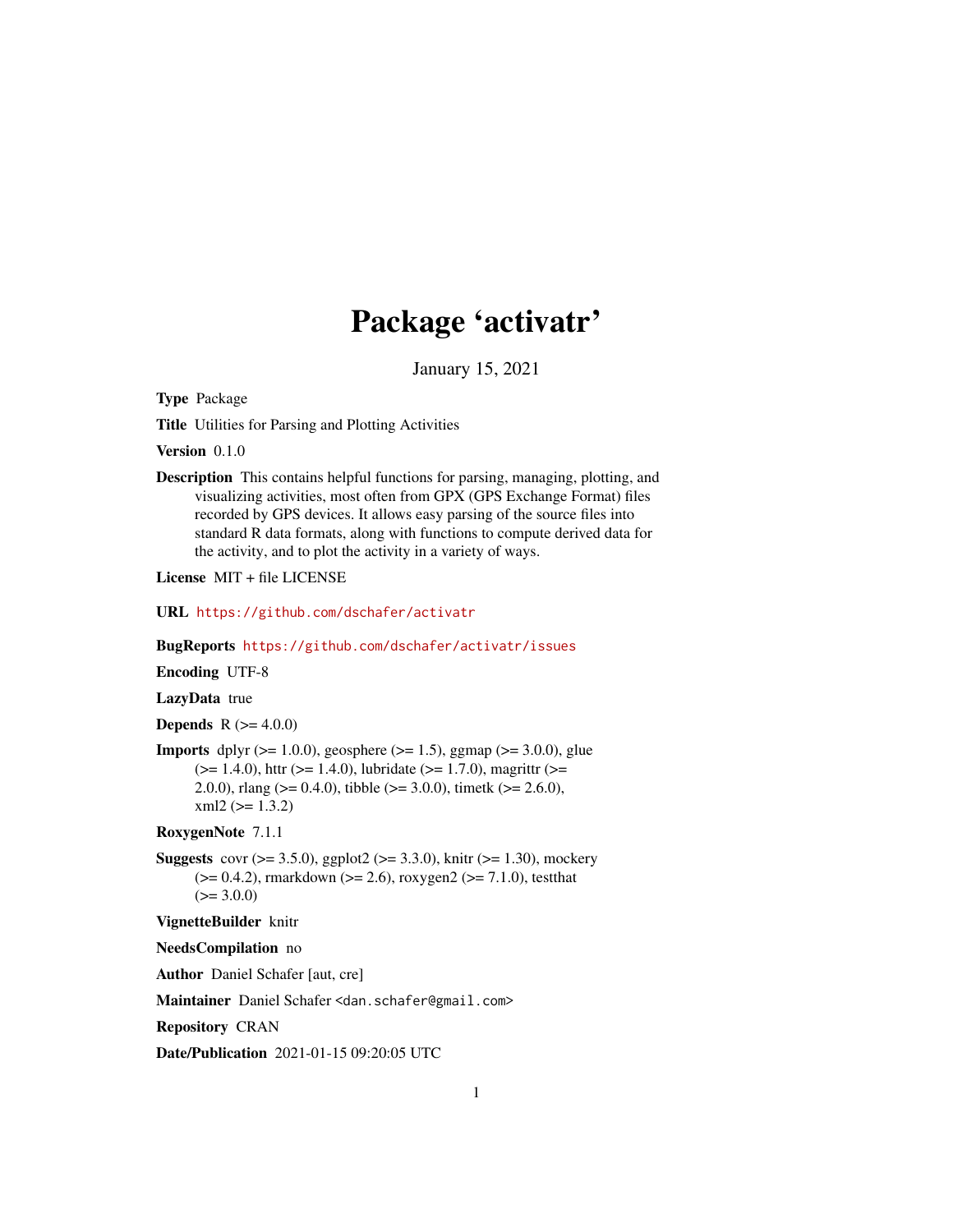### <span id="page-1-0"></span>R topics documented:

| Index | 10 |
|-------|----|
|       |    |
|       |    |
|       |    |
|       |    |
|       |    |
|       |    |
|       |    |
|       |    |
|       |    |
|       |    |
|       |    |

activatr *activatr: Utilities for Parsing and Plotting Activities*

#### Description

This contains helpful functions for parsing, managing, plotting, and visualizing activities, most often from GPX (GPS Exchange Format) files recorded by GPS devices. It allows easy parsing of the source files into standard R data formats, along with functions to compute derived data for the activity, and to plot the activity in a variety of ways.

act\_tbl *Creates an activatr tibble, abbreviated* act\_tbl*.*

#### Description

act\_tbl takes a tibble and returns an act\_tbl object.

summary.act\_tbl returns a tibble with canonical information about the activity. Designed to allow for easy creation of activity summary data sets by mapping summary over each act\_tbl then using bind\_rows to create a complete data set.

#### Usage

 $act_{tbl(x)}$ ## S3 method for class 'act\_tbl' summary(object, full = FALSE, units =  $c("imperial", "metric"), ...$ )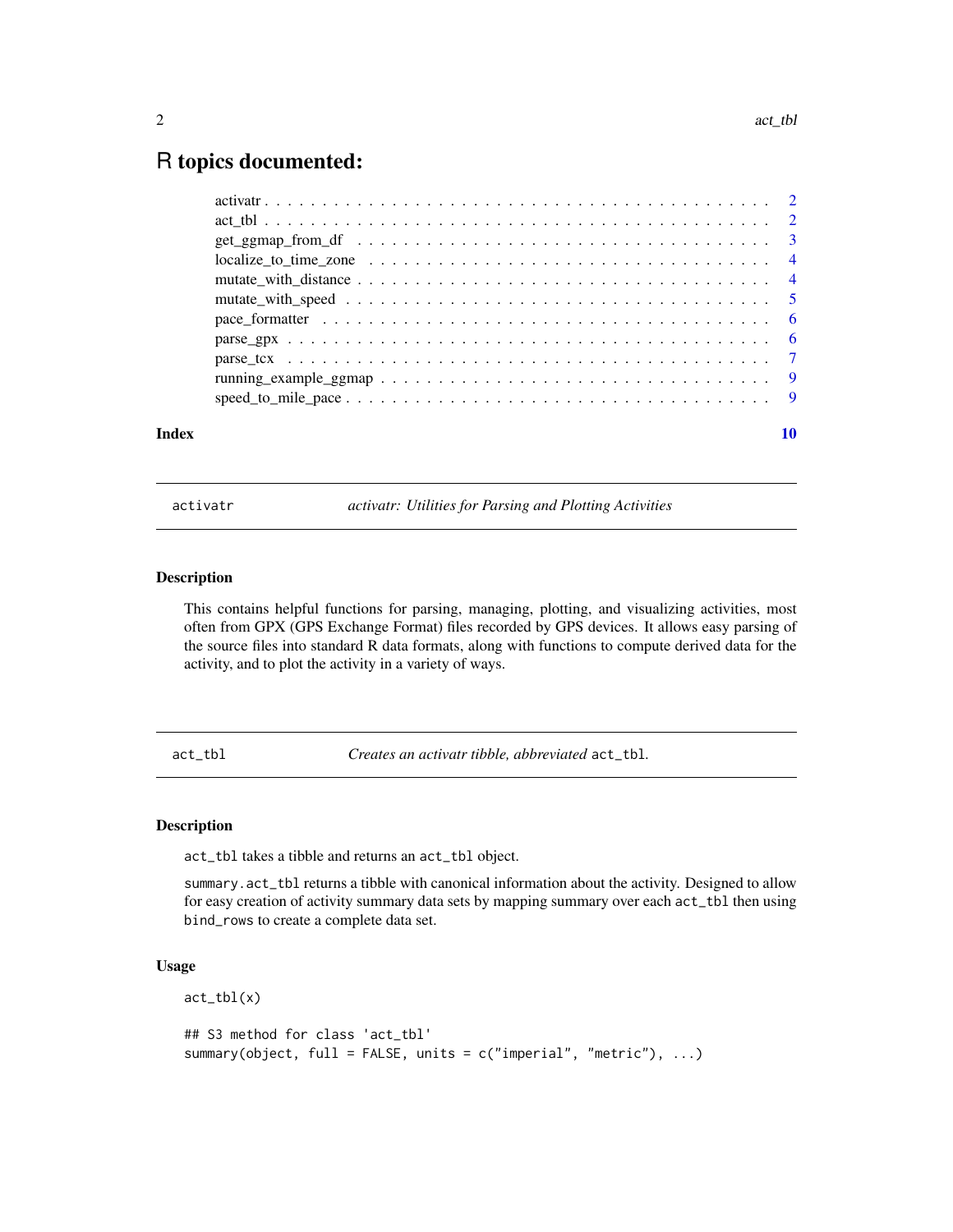#### <span id="page-2-0"></span>Arguments

| $\mathsf{x}$ | An object to turn into an $act_t$ .                                                                                                                                                                                     |
|--------------|-------------------------------------------------------------------------------------------------------------------------------------------------------------------------------------------------------------------------|
| object       | an object for which a summary is desired                                                                                                                                                                                |
| full         | Whether every column should be included, and filled with NA if missing. Most<br>useful to ensure the tibble has the same shape for every file, allowing eventual<br>use of bind_rows to create a full summary data set. |
| units        | Which units should be used? Imperial returns distance in miles, pace in minutes<br>per mile, and elevation in feet. Metric returns distance in kilometers, pace in<br>minutes per kilometer, and elevation in meters.   |
| .            | Additional arguments.                                                                                                                                                                                                   |

#### Value

act\_tbl returns an object of class "act\_tbl", or errors if the provided tibble is invalid.

summary.act\_tbl returns a tibble with a single row, containing a summary of the given act\_tbl.

get\_ggmap\_from\_df *Get a ggmap object for a given Activatr DF.*

#### Description

Note that since this calls ggmap::get\_googlemap, you must have previously called ggmap::register\_google to register an API key.

#### Usage

```
get_ggmap_from_df(df, ...)
```
#### Arguments

| df       | A Activatr DF: a tibble from parse_gpx or parse_tcx.    |
|----------|---------------------------------------------------------|
| $\cdots$ | Additional arguments to pass to ggmap: : get_googlemap. |

#### Value

A ggmap object, the result of calling ggmap::get\_googlemap, but with the correct center and size to include the entire data frame.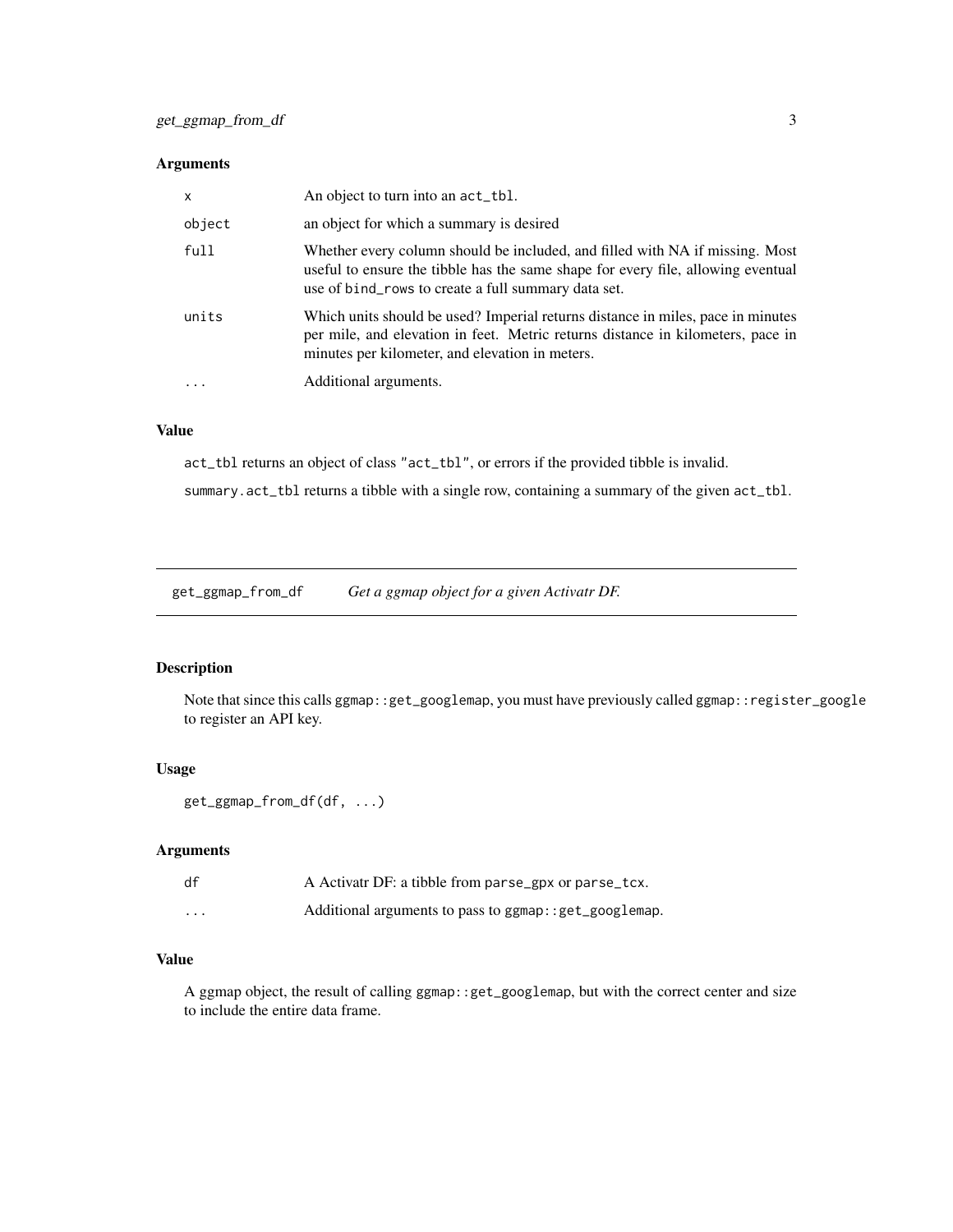<span id="page-3-0"></span>localize\_to\_time\_zone *Uses Google Maps Time Zone APIs to localize the time zone.*

#### Description

This returns a mutated Activatr DF with the time column updated to reflect the correct time zone, using the Google Maps Time Zone APIs.

#### Usage

```
localize_to_time_zone(df)
```
#### Arguments

df A Activatr DF: a tibble from parse\_gpx or parse\_tcx.

#### Details

Note that to avoid overuse of the API, this does an "approximation", in that it finds the correct time zone for the first point in the data frame, and assumes all points in that data frame use that time zone. Runs between time zones (or runs that cross daylight savings time shifts) will hence be recorded using a consistent, but not always pointwise correct, timezone.

Note that you must have previously called ggmap::register\_google to register an API key before calling this.

#### Value

That same Activatr DF, but with the time column updated to be in the local time zone rather than UTC.

mutate\_with\_distance *Augments a Activatr DF with a distance variable.*

#### Description

This returns a mutated Activatr DF with a new column representing distance, in meters. The distance is determined by looking at the lat/lon delta between the current point and the previous point: hence, it is always NA for the first row in the data frame.

#### Usage

```
mutate_with_distance(df, method = c("2D", "3D"), lead = 0, lag = 1)
```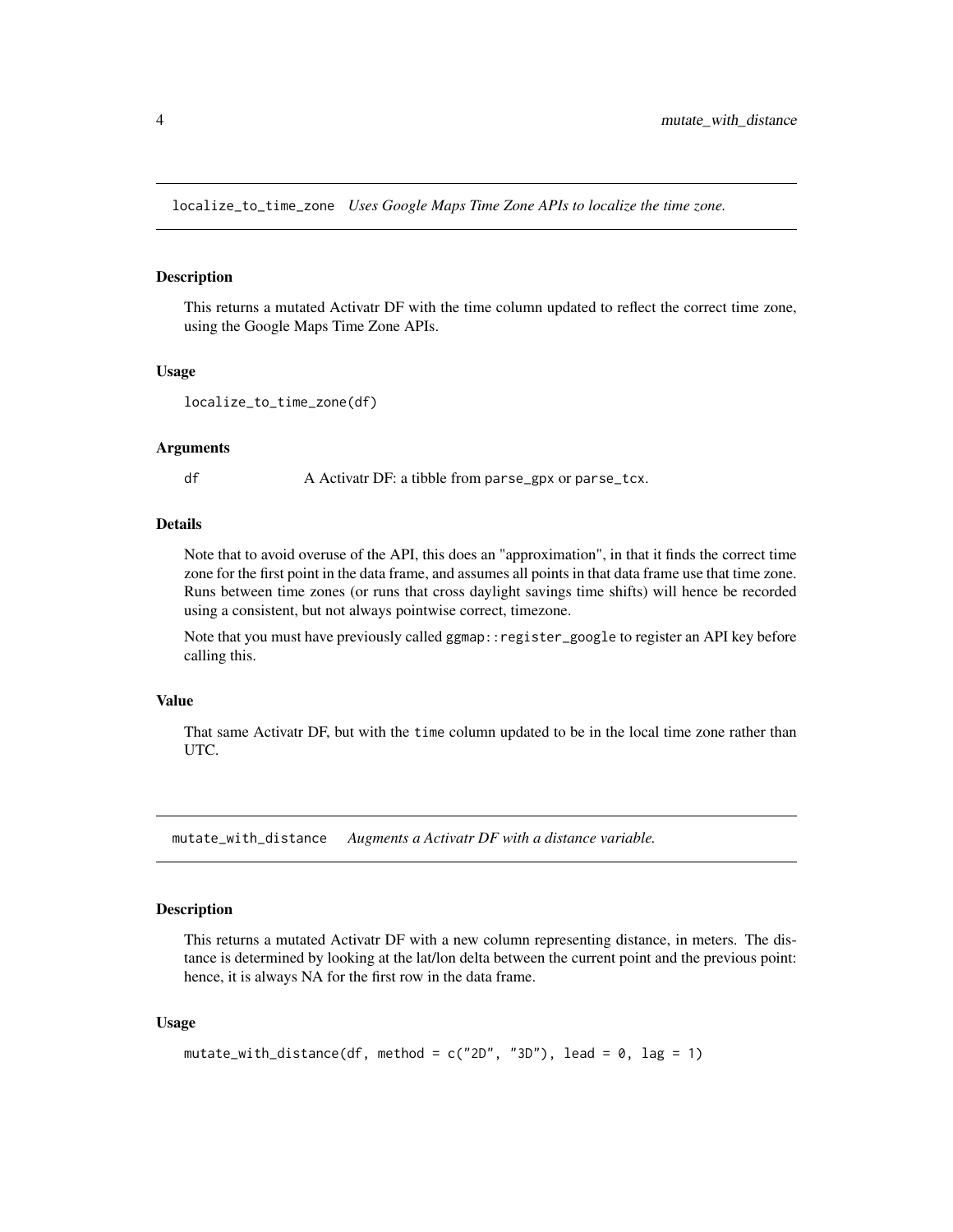#### <span id="page-4-0"></span>Arguments

| df     | A Activatr DF: a tibble from parse_gpx or parse_tcx.           |
|--------|----------------------------------------------------------------|
| method | If 2D (default), ignores elevation. If 3D, includes elevation. |
| lead   | How far ahead to look for the "end" point                      |
| lag    | How far behind to look for the "start" point                   |

#### Value

That same Activatr DF, but with a new distance column, in meters.

mutate\_with\_speed *Augments a Activatr DF with a speed variable.*

#### Description

This returns a mutated Activatr DF with a new column representing speed, in meters per second. The speed is determined by looking at the time difference between the current point and the previous point: hence, it is always NA for the first row in the data frame.

#### Usage

```
mutate_with_speed(df, method = c("2D", "3D"), lead = 0, lag = 1)
```
#### Arguments

| df     | A Activatr DF: a tibble from parse_gpx or parse_tcx.           |
|--------|----------------------------------------------------------------|
| method | If 2D (default), ignores elevation. If 3D, includes elevation. |
| lead   | How far ahead to look for the "end" point                      |
| lag    | How far behind to look for the "start" point                   |

#### Value

That same Activatr DF, but with a new speed column, in meters per second.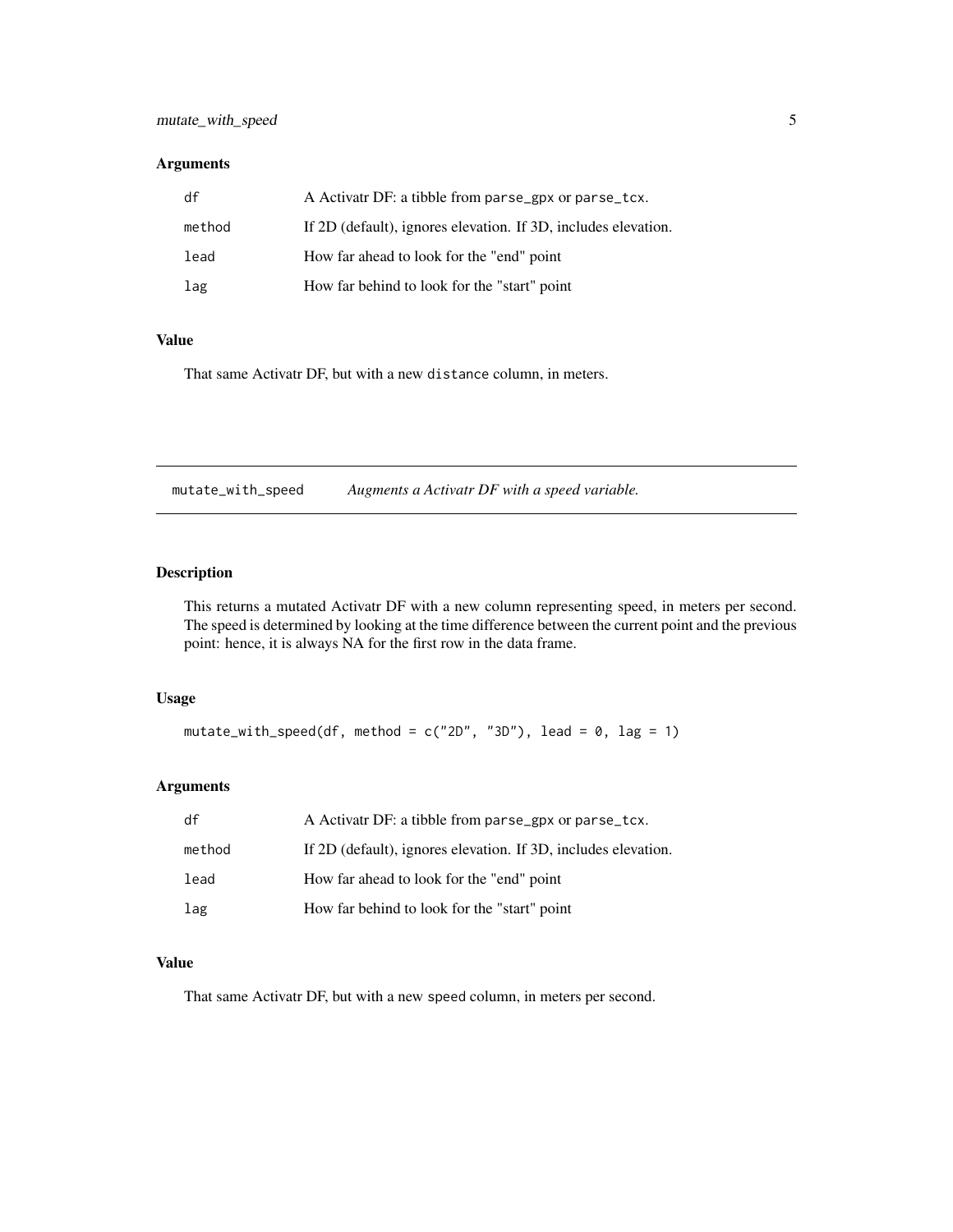<span id="page-5-0"></span>

#### Description

A formatter that takes a pace duration and returns a formatted M:SS string.

#### Usage

pace\_formatter(pace)

#### Arguments

pace a lubridate duration.

#### Value

a formatted string representing the pace.

#### Examples

pace\_formatter(lubridate::dseconds(390))

parse\_gpx *Parses a GPX file into a tibble.*

#### Description

This parses a standard GPS Exchange Format XML (GPX) file into an act\_tbl.

#### Usage

```
parse_gpx(filename, detail = c("basic", "latlon", "advanced"), every = NA)
```
#### Arguments

| filename | The GPX file to parse                                                                                                                                                                                                                                                                                                                 |
|----------|---------------------------------------------------------------------------------------------------------------------------------------------------------------------------------------------------------------------------------------------------------------------------------------------------------------------------------------|
| detail   | How much detail to parse from the GPX. * If "basic", the default, this will load<br>lat / lon / ele / time. * If "latlon", it will only load lat/lon: useful for GPX<br>files exported without time information. * If "advanced", it will load everything<br>from basic, plus hr / cad / atemp: useful for files with HR information. |
| every    | Optional. If provided, determines how frequently points will be sampled from<br>the file, so if 10 is provided, every tenth point will be selected. If omitted or set<br>to 1, every point will be selected. Must be a positive integer.                                                                                              |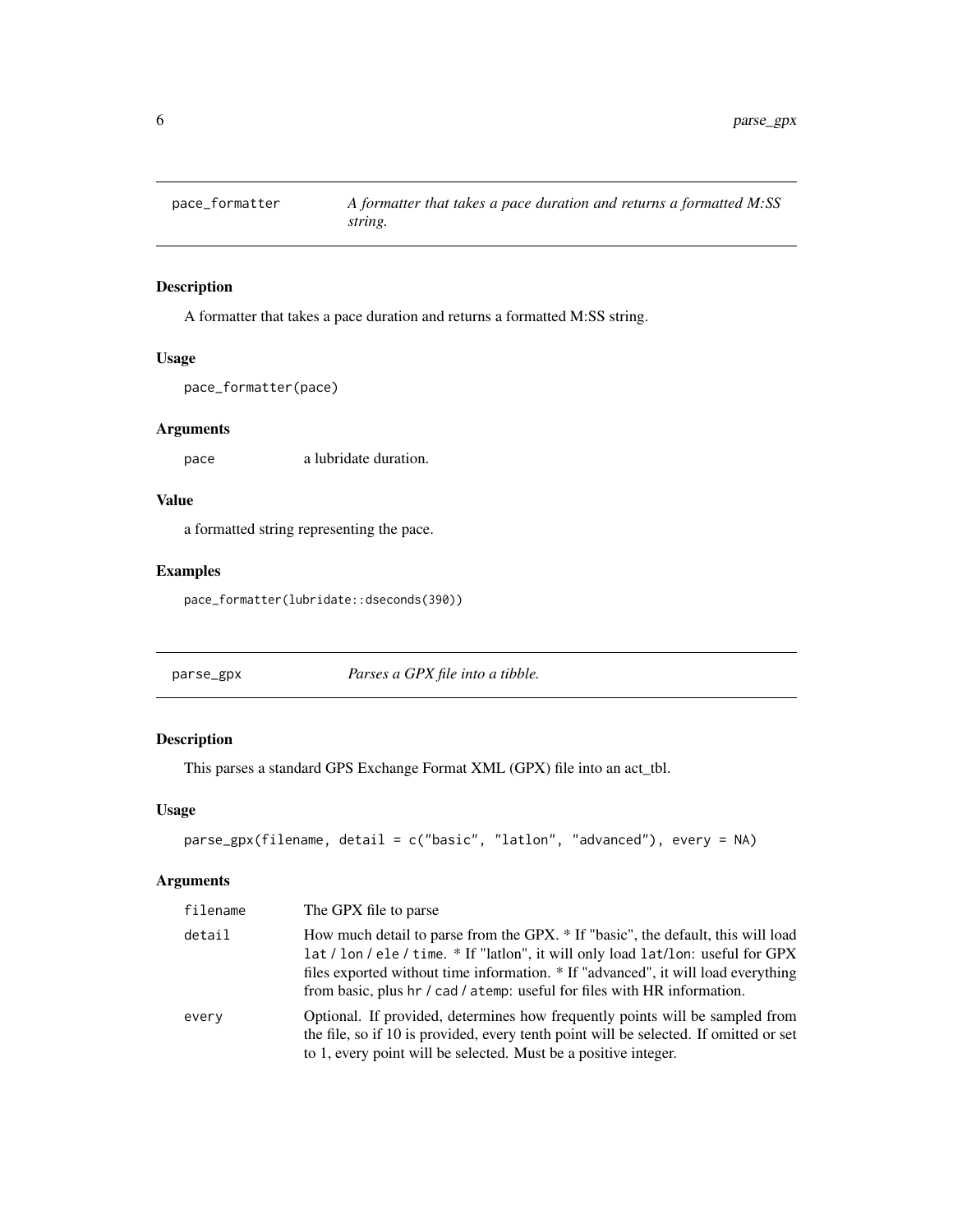#### <span id="page-6-0"></span> $p$ arse\_tcx  $\qquad \qquad$  7

#### Value

A act\_tbl with one row for each trackpoint in the GPX (modified by every), and with the columns determined by detail.

| lat  | latitude, a dbl in degrees between -90 and 90    |
|------|--------------------------------------------------|
| lon  | longitude, a dbl in degrees between -180 and 180 |
| ele  | elevation, a dbl in meters                       |
| time | time, a dttm representing the time of the point  |
| hr   | heart rate, an int in beats per minute           |
| cad  | cadence, an int in one-foot steps per minute     |

Additionally, attributes are set on the tibble containing top level data from the GPX. Each of these will be NA when not provided in the file.

| filename | the filename this was parsed from. This is always present, and is always the<br>value of the filename argument. |
|----------|-----------------------------------------------------------------------------------------------------------------|
| time     | time, a dttm representing the time of the GPX                                                                   |
| title    | title, a chr                                                                                                    |
| desc     | description, a chr                                                                                              |
| type     | type, a chr                                                                                                     |
|          |                                                                                                                 |

#### See Also

https://en.wikipedia.org/wiki/GPS\_Exchange\_Format https://www.topografix.com/gpx.asp

#### Examples

```
running_file <- system.file(
  "extdata",
  "running_example.gpx.gz",
  package = "activatr"
\mathcal{L}running_df <- parse_gpx(running_file)
```
parse\_tcx *Parses a TCX file into a tibble.*

#### Description

This parses a standard Training Center XML (TCX) file into an act\_tbl.

#### Usage

```
parse_tcx(filename, detail = c("basic", "latlon", "advanced"), every = NA)
```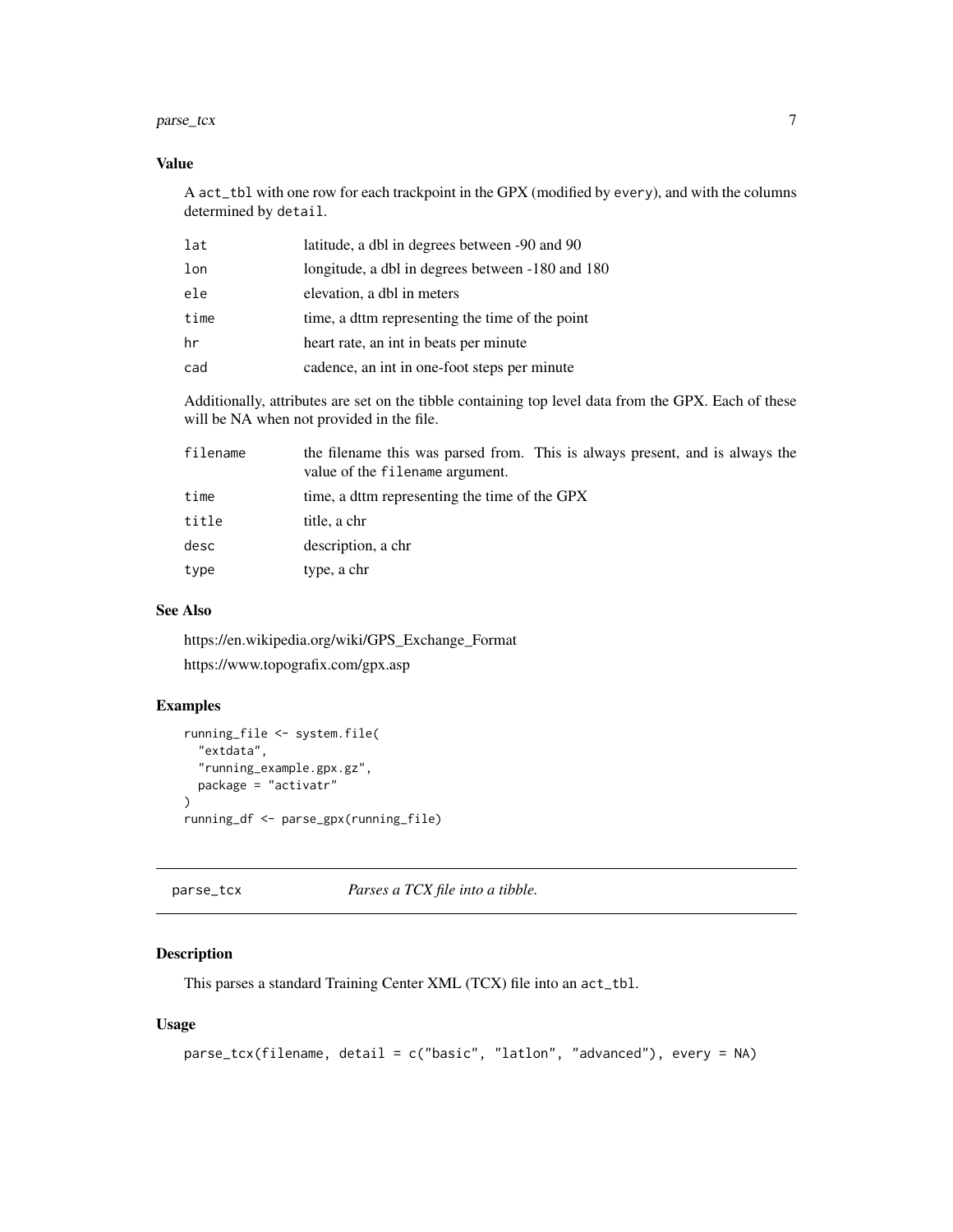#### Arguments

| filename | The TCX file to parse                                                                                                                                                                                                                                                                                                                 |
|----------|---------------------------------------------------------------------------------------------------------------------------------------------------------------------------------------------------------------------------------------------------------------------------------------------------------------------------------------|
| detail   | How much detail to parse from the TCX. * If "basic", the default, this will load<br>lat / lon / ele / time. * If "latlon", it will only load lat/lon: useful for TCX<br>files exported without time information. * If "advanced", it will load everything<br>from basic, plus hr / cad / atemp: useful for files with HR information. |
| every    | Optional. If provided, determines how frequently points will be sampled from<br>the file, so if 10 is provided, every tenth point will be selected. If omitted or set<br>to 1, every point will be selected. Must be a positive integer.                                                                                              |

#### Value

A act\_tbl with one row for each trackpoint in the TCX (modified by every), and with the columns determined by detail.

| lat  | latitude, a dbl in degrees between -90 and 90    |
|------|--------------------------------------------------|
| lon  | longitude, a dbl in degrees between -180 and 180 |
| ele  | elevation, a dbl in meters                       |
| time | time, a dttm representing the time of the point  |
| hr   | heart rate, an int in beats per minute           |
| cad  | cadence, an int in one-foot steps per minute     |

Additionally, attributes are set on the tibble containing top level data from the TCX. Each of these will be NA when not provided in the file.

| filename | the filename this was parsed from. This is always present is always the value of<br>the filename argument. |
|----------|------------------------------------------------------------------------------------------------------------|
| time     | time, a dttm representing the time of the TCX                                                              |
| type     | type, a chr                                                                                                |

#### See Also

https://en.wikipedia.org/wiki/Training\_Center\_XML

#### Examples

```
running_file <- system.file(
 "extdata",
 "running_example.tcx.gz",
 package = "activatr"
)
running_df <- parse_gpx(running_file)
```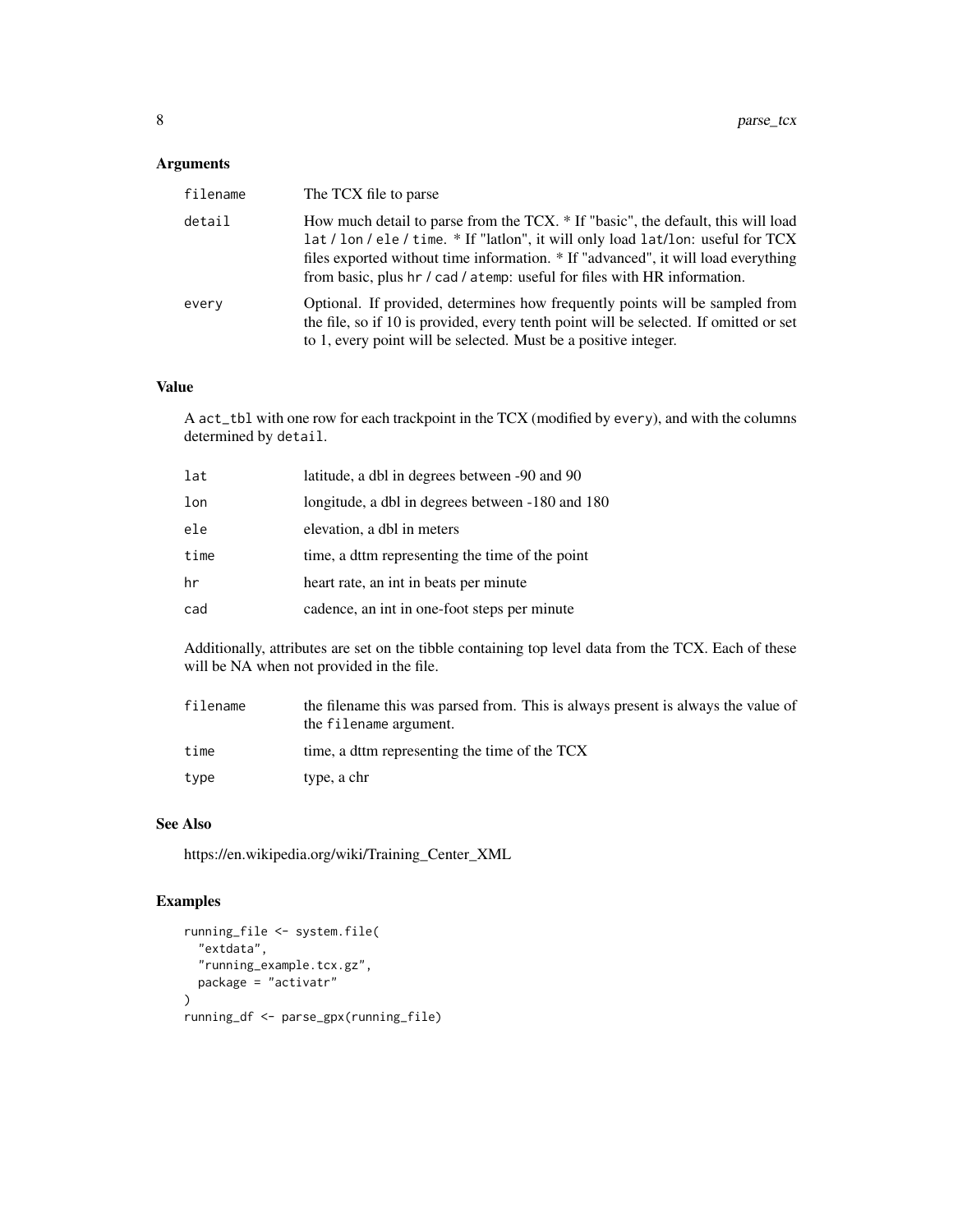<span id="page-8-0"></span>running\_example\_ggmap *The result of calling get\_ggmap\_from\_df on running\_example*

#### Description

This is the result of running:

#### Usage

running\_example\_ggmap

#### Format

An object of class ggmap (inherits from raster) with 1280 rows and 1280 columns.

#### Details

"' running\_file <- system.file( "extdata", "running\_example.gpx", package = "activatr") running\_df <- parse\_gpx(running\_file) running\_example\_ggmap <- get\_ggmap\_from\_df(running\_df) "'

except using that in vignettes or examples is hard, because get\_ggmap\_from\_df requires an api key be passed to 'ggmap'. So this is the result of running that with a valid API key.

speed\_to\_mile\_pace *Converts a speed (in meters per second) to a mile pace*

#### Description

Converts a speed (in meters per second) to a mile pace

#### Usage

```
speed_to_mile_pace(speed)
```
#### Arguments

speed a vector of speed values in meters per second, as from mutate\_with\_speed.

#### Value

a corresponding vector of lubridate durations, representing the mile pace.

#### Examples

speed\_to\_mile\_pace(1)